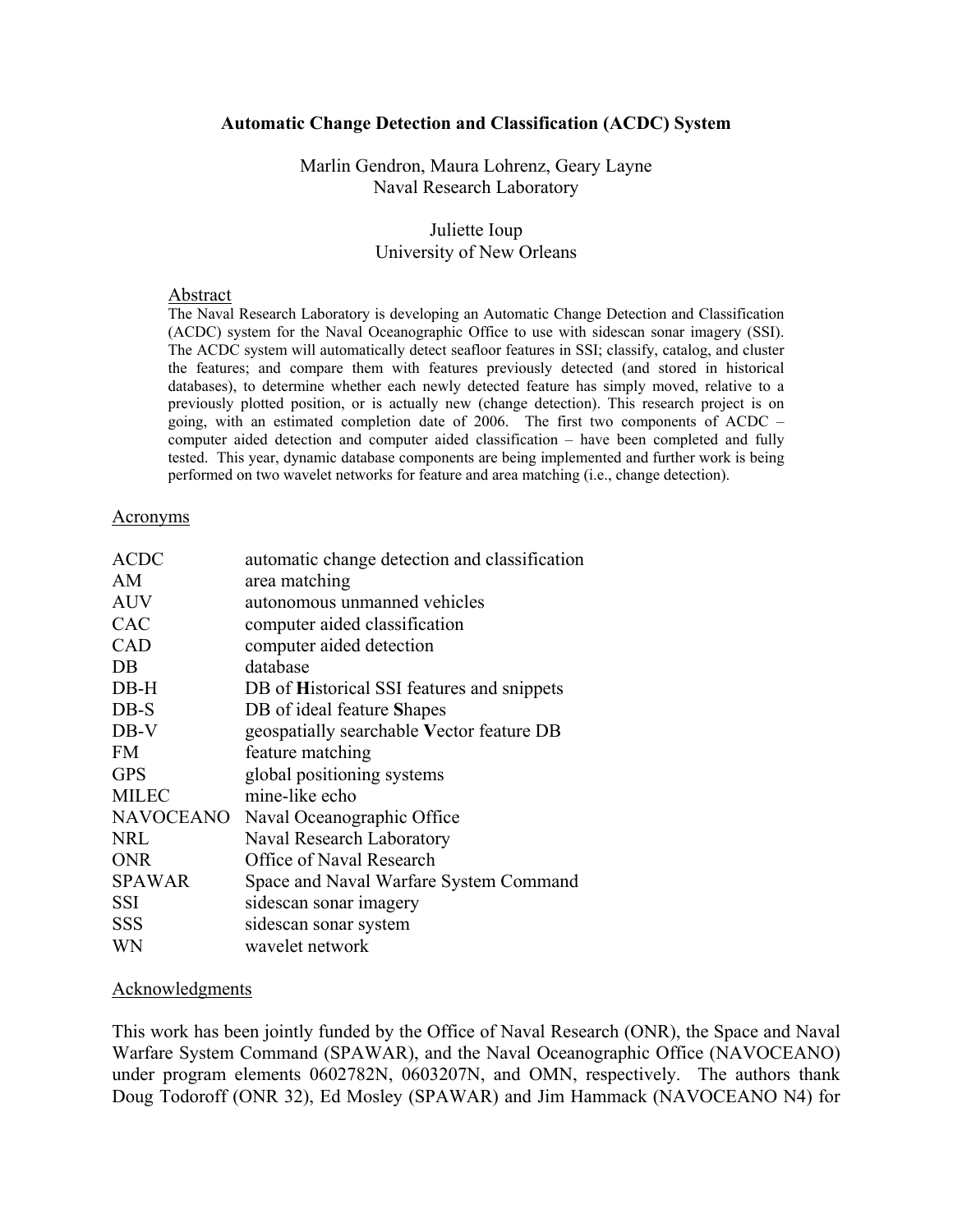| <b>Report Documentation Page</b>                                                                                                                                                                                                                                                                                                                                                                                                                                                                                                                                                                                                                                                                                                                                                                                                                                   |                             |                              |                                                   |                                  | Form Approved<br>OMB No. 0704-0188        |  |  |
|--------------------------------------------------------------------------------------------------------------------------------------------------------------------------------------------------------------------------------------------------------------------------------------------------------------------------------------------------------------------------------------------------------------------------------------------------------------------------------------------------------------------------------------------------------------------------------------------------------------------------------------------------------------------------------------------------------------------------------------------------------------------------------------------------------------------------------------------------------------------|-----------------------------|------------------------------|---------------------------------------------------|----------------------------------|-------------------------------------------|--|--|
| Public reporting burden for the collection of information is estimated to average 1 hour per response, including the time for reviewing instructions, searching existing data sources, gathering and<br>maintaining the data needed, and completing and reviewing the collection of information. Send comments regarding this burden estimate or any other aspect of this collection of information,<br>including suggestions for reducing this burden, to Washington Headquarters Services, Directorate for Information Operations and Reports, 1215 Jefferson Davis Highway, Suite 1204, Arlington<br>VA 22202-4302. Respondents should be aware that notwithstanding any other provision of law, no person shall be subject to a penalty for failing to comply with a collection of information if it<br>does not display a currently valid OMB control number. |                             |                              |                                                   |                                  |                                           |  |  |
| 1. REPORT DATE<br><b>MAY 2004</b>                                                                                                                                                                                                                                                                                                                                                                                                                                                                                                                                                                                                                                                                                                                                                                                                                                  |                             | 2. REPORT TYPE               |                                                   | <b>3. DATES COVERED</b>          | 00-00-2004 to 00-00-2004                  |  |  |
| <b>4. TITLE AND SUBTITLE</b>                                                                                                                                                                                                                                                                                                                                                                                                                                                                                                                                                                                                                                                                                                                                                                                                                                       |                             |                              |                                                   |                                  | <b>5a. CONTRACT NUMBER</b>                |  |  |
| <b>Automatic Change Detection and Classification (ACDC) System</b>                                                                                                                                                                                                                                                                                                                                                                                                                                                                                                                                                                                                                                                                                                                                                                                                 |                             |                              |                                                   | <b>5b. GRANT NUMBER</b>          |                                           |  |  |
|                                                                                                                                                                                                                                                                                                                                                                                                                                                                                                                                                                                                                                                                                                                                                                                                                                                                    |                             |                              |                                                   |                                  | 5c. PROGRAM ELEMENT NUMBER                |  |  |
| 6. AUTHOR(S)                                                                                                                                                                                                                                                                                                                                                                                                                                                                                                                                                                                                                                                                                                                                                                                                                                                       |                             |                              |                                                   | 5d. PROJECT NUMBER               |                                           |  |  |
|                                                                                                                                                                                                                                                                                                                                                                                                                                                                                                                                                                                                                                                                                                                                                                                                                                                                    |                             |                              |                                                   |                                  | <b>5e. TASK NUMBER</b>                    |  |  |
|                                                                                                                                                                                                                                                                                                                                                                                                                                                                                                                                                                                                                                                                                                                                                                                                                                                                    |                             |                              |                                                   |                                  | <b>5f. WORK UNIT NUMBER</b>               |  |  |
| 7. PERFORMING ORGANIZATION NAME(S) AND ADDRESS(ES)<br>8. PERFORMING ORGANIZATION<br><b>REPORT NUMBER</b><br>Naval Research Laboratory, Code 7440.1, Stennis Space Center, MS, 39529                                                                                                                                                                                                                                                                                                                                                                                                                                                                                                                                                                                                                                                                                |                             |                              |                                                   |                                  |                                           |  |  |
| 9. SPONSORING/MONITORING AGENCY NAME(S) AND ADDRESS(ES)                                                                                                                                                                                                                                                                                                                                                                                                                                                                                                                                                                                                                                                                                                                                                                                                            |                             |                              |                                                   | 10. SPONSOR/MONITOR'S ACRONYM(S) |                                           |  |  |
|                                                                                                                                                                                                                                                                                                                                                                                                                                                                                                                                                                                                                                                                                                                                                                                                                                                                    |                             |                              |                                                   |                                  | 11. SPONSOR/MONITOR'S REPORT<br>NUMBER(S) |  |  |
| 12. DISTRIBUTION/AVAILABILITY STATEMENT<br>Approved for public release; distribution unlimited                                                                                                                                                                                                                                                                                                                                                                                                                                                                                                                                                                                                                                                                                                                                                                     |                             |                              |                                                   |                                  |                                           |  |  |
| <b>13. SUPPLEMENTARY NOTES</b><br>Proceedings of the Sixth International Symposium on Technology and the Mine Problem, Naval<br>Postgraduate School, Monterey, CA. May 9-13                                                                                                                                                                                                                                                                                                                                                                                                                                                                                                                                                                                                                                                                                        |                             |                              |                                                   |                                  |                                           |  |  |
| 14. ABSTRACT<br>see report                                                                                                                                                                                                                                                                                                                                                                                                                                                                                                                                                                                                                                                                                                                                                                                                                                         |                             |                              |                                                   |                                  |                                           |  |  |
| <b>15. SUBJECT TERMS</b>                                                                                                                                                                                                                                                                                                                                                                                                                                                                                                                                                                                                                                                                                                                                                                                                                                           |                             |                              |                                                   |                                  |                                           |  |  |
| 16. SECURITY CLASSIFICATION OF:<br>17. LIMITATION OF                                                                                                                                                                                                                                                                                                                                                                                                                                                                                                                                                                                                                                                                                                                                                                                                               |                             |                              |                                                   |                                  | 19a. NAME OF                              |  |  |
| a. REPORT<br>unclassified                                                                                                                                                                                                                                                                                                                                                                                                                                                                                                                                                                                                                                                                                                                                                                                                                                          | b. ABSTRACT<br>unclassified | c. THIS PAGE<br>unclassified | <b>ABSTRACT</b><br>Same as<br><b>Report (SAR)</b> | OF PAGES<br>9                    | <b>RESPONSIBLE PERSON</b>                 |  |  |

**Standard Form 298 (Rev. 8-98)**<br>Prescribed by ANSI Std Z39-18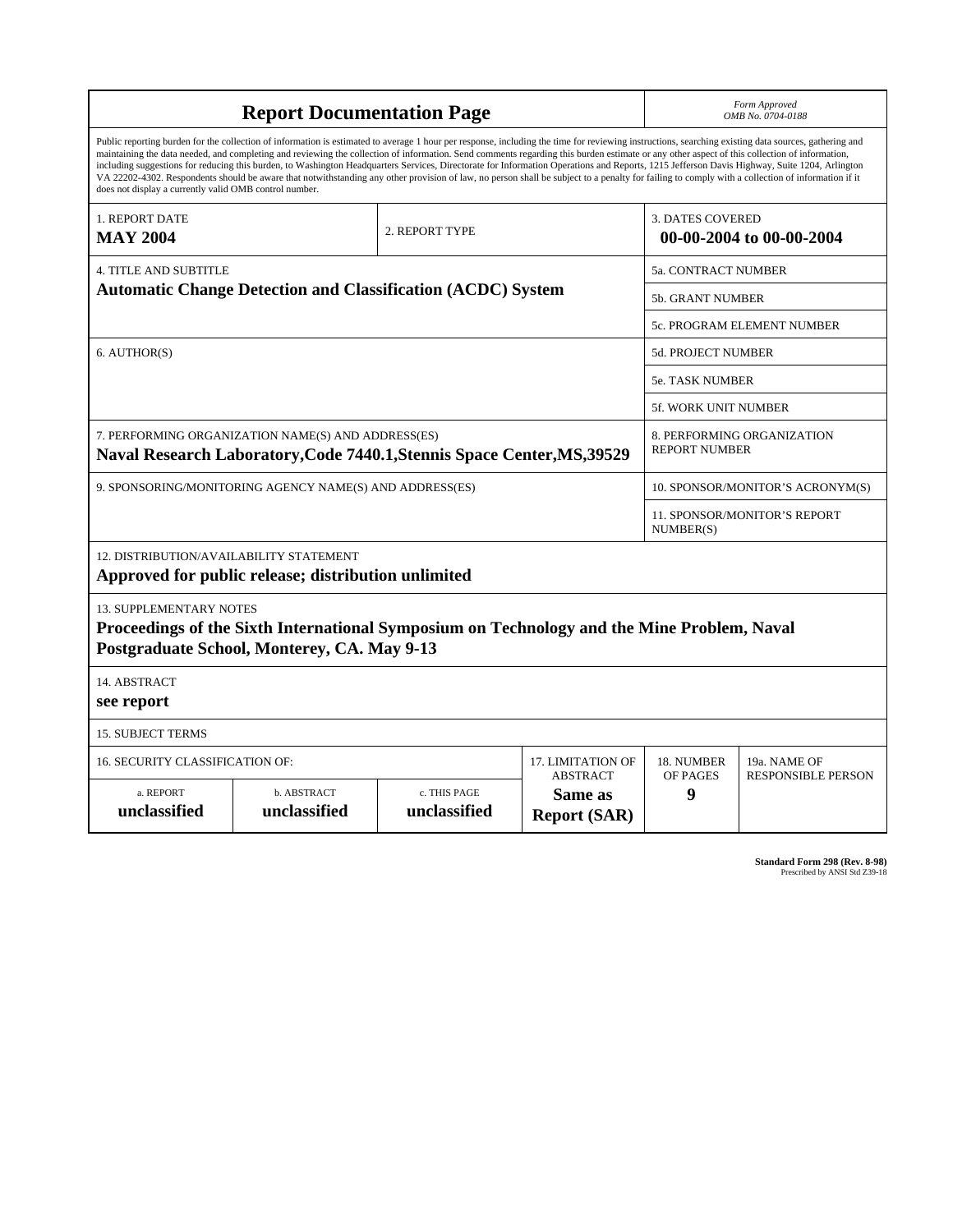their support of this project. The mention of commercial products and company names does not imply endorsement by the U.S. Navy. Approved for public release; distribution is unlimited.

# **Introduction**

The Naval Research Laboratory (NRL) is developing an Automatic Change Detection and Classification (ACDC) system for the Naval Oceanographic Office (NAVOCEANO) to use with sidescan sonar imagery (SSI). This system will support the detection, classification, clustering, and change detection of seafloor features, including mines, in support of fleet operations by speeding up the "detect to engagement" timeline in a mine warfare environment.

Historically, this effort has been manually performed either on-scene or via "reach back" to NAVOCEANO. The integration of the ACDC system onboard naval mine hunting vessels will allow in-stride "automated" change detection to determine the presence or absence of mines, thus reducing mine clearance timelines and developing an accurate assessment of risk to follow-on naval forces.

This paper describes how the ACDC system will perform the following functions:

- Automatically detect seafloor features in SSI collected by a sidescan sonar system (SSS);
- Classify, catalog and cluster the features;
- Compare new features with those previously detected (and stored in historical databases), to determine whether each newly detected feature has simply moved, relative to a previously plotted position, or is actually new (change detection).

## Background

In 2001, the Space and Naval Warfare System Command (SPAWAR) funded the authors to develop a fully autonomous and real-time computer aided detection algorithm and automatic clustering algorithm to identify and cluster features in SSI. Both algorithms are currently being enhanced for incorporation into the ACDC system.

Late in 2001, follow up work began on a multi-year 6.2 applied research project to develop an underwater positioning, navigation and timing system for multiple autonomous underwater vehicles (AUVs). The objectives for this project were to improve AUV positioning and navigation via feature-based terrain matching using SSI. The AUV would have an on-board feature database populated with features detected in historical SSI. The autonomous algorithms aboard the AUV would detect new features in real-time, match them with features in the onboard database, and use this information to correct the AUV position.

In 2003, NRL and NAVOCEANO scientists realized the same steps could be applied to automatic change detection. NAVOCEANO was specifically interested in using the NRL ACDC to identify newly placed objects on the seafloor that could potentially be explosive mines. To that end, SPAWAR and the Office of Naval Research (ONR) jointly funded an acceleration of the 6.2 project to implement and transition a fully functional ACDC system by the year 2006.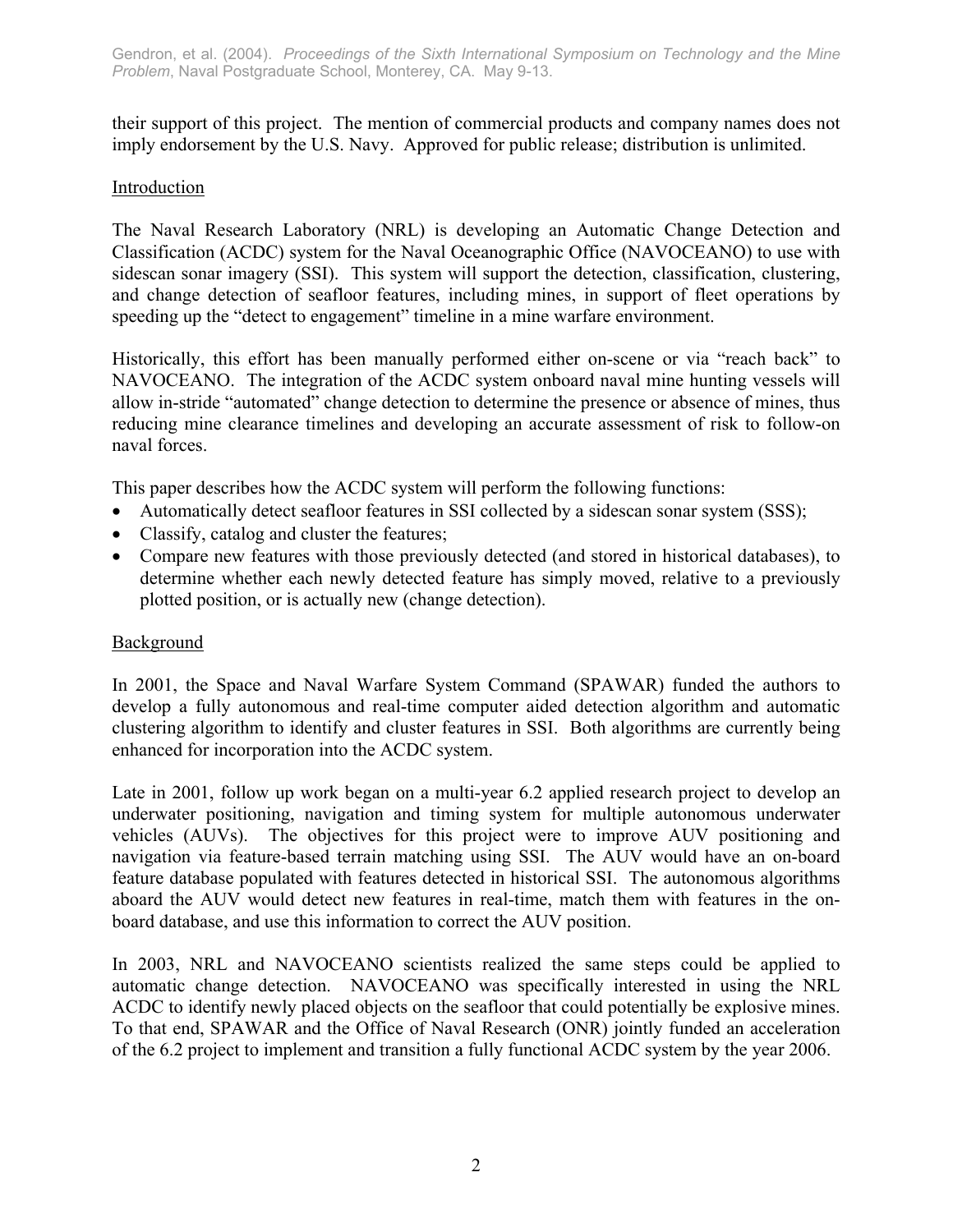## Sidescan Sonar Systems (SSS)

Acoustical waves through water are easily generated with modern acoustic transducers. When the waves are reflected back, details about the local morphology of the seafloor can be extracted. A SSS transmits an acoustical beam to each side of the transducer. The beams are emitted in a wide angular pattern down to the bottom, and the echoes are received back to create a narrow strip, called a ping, below and to the sides of the transducer track (Blondel and Murton, 1997). SSS, developed in the 1960's by Dr. Harold Edgerton at the Massachusetts Institute of Technology (MIT), transmits an acoustical beam on each side of the transducer called the "fish." Figure 1 depicts a towed SSS.



Figure 1. Towed SSS.

Each time the transducer pings (along-track resolution) the beams spread or fan out (across-track resolution). The amount of across-track spread is measured by the beam angle. The beams directly below the SSS spread out and never hit the bottom. The sonar is "blind" in this small gap, which is called nadir. Nadir is a term from astronomy defined in the American Heritage® Dictionary as "a point on the celestial sphere directly below the observer, diametrically opposite the zenith"

The SSS can be hull-mounted, towed from a platform such as a ship or helicopter, or carried onboard an AUV. The fish is usually equipped with pressure or altimeter sensors that allow it to follow the bottom, maintaining a constant height above the sea floor, or "fly" at a constant depth below the surface.

SSS is used to detect mine-like objects close to or on the seafloor. Such objects, also called mine-like echoes (MILECs) or simply clutter, show up in the SSI as bright spots with adjacent shadows that face perpendicular away from the nadir. Features of various shapes and sizes can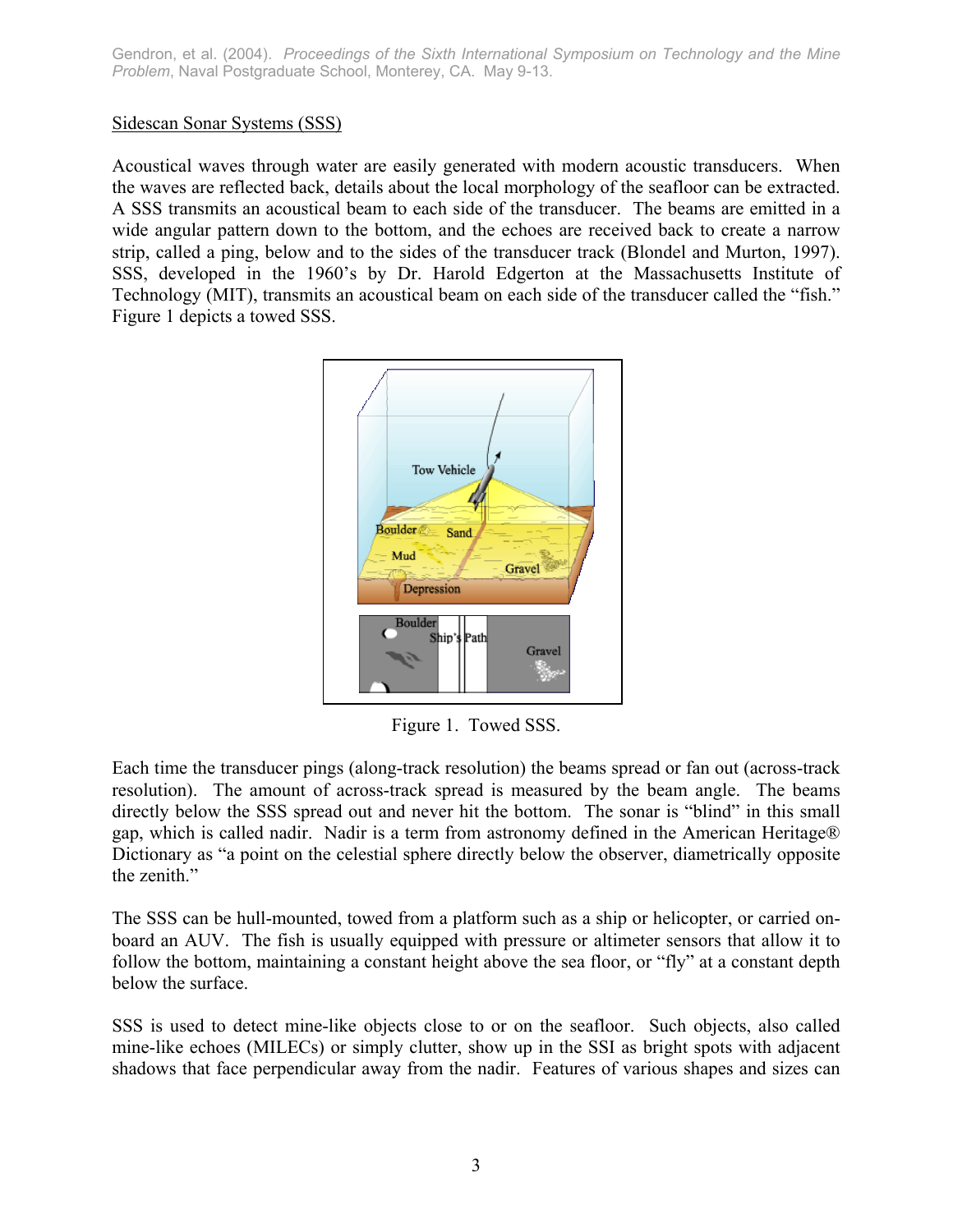be detected by the shadows in the image; the size of the shadow varies as a function of beam angle and feature dimensions (Fish and Carr, 1990). Figure 2 shows an example of a MILEC.



Figure 2. MILEC.

The pressure of an acoustic wave in a material is given by (Urick, 1983),

$$
p = \rho c u \tag{1}
$$

where  $\rho$  is the fluid density of the medium,  $c$  is the propagation velocity of the wave, and  $u$  is the velocity of the fluid particles. The particle velocity,  $u$ , acts like current and  $\rho c$  acts like resistance and is called the specific acoustic resistance or (when complex) impedance. The pressure of the wave, *p* , behaves like voltage and the energy per second, or power, is found by:

$$
I = \frac{p^2}{\rho c},\tag{2}
$$

which is analogous to Ohm's Law (Urick, 1983). *p* is the instantaneous pressure, but due to the integration time inherent in the sonar, it is more useful to look at the squared pressure as an average over an interval of time. A more general approach is to write the equation in terms of *energy flux density*, or the acoustic energy per unit area of wave front:

$$
E = \int_{0}^{\infty} I \, dt = \frac{1}{\rho c} \int_{0}^{\infty} p_2 \, dt \,. \tag{3}
$$

The intensity is the mean-square pressure of the wave divided by  $\rho c$  and averaged over an integral of time length T, or

$$
I = \frac{1}{T} \int_{0}^{T} \frac{p^2(t)}{\rho c} dt,
$$
 (4)

so that over the time interval T,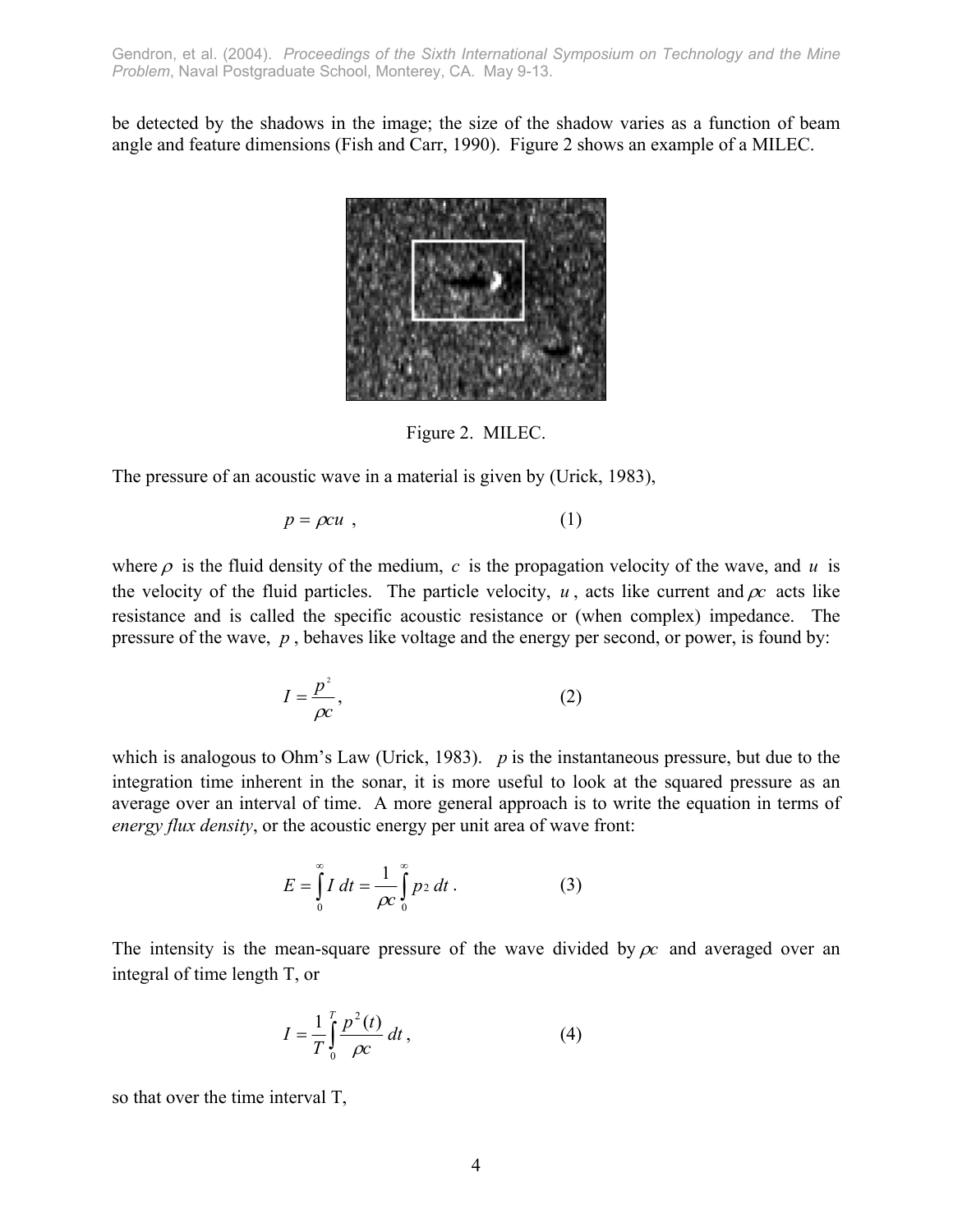$$
I = \frac{E}{T} \,. \tag{5}
$$

The quantity *T* is the time interval over which the energy flux density of an acoustic wave is to be averaged to form the intensity (Urick, 1983). The intensity from each ping is sampled to produce a scanline of grayscale intensity value from 0 (black) to 255 (white). When the scanlines are aligned adjacent to one other, a SSI is produced (figure 3).



Figure 3. Sample SSI.

One type of the imagery used by ACDC comes from the Klein 5000 SSS (figure 4), which uses ten beams (five on each side). The center frequency is 455 kHz with a pulse length ranging from 50 to 200  $\mu$  sec, which gives a 20 cm along-track resolution. The across-track resolution is 36cm at a maximum of 150m, for an array 120cm long.



Figure 4. Klein 5000 SSS.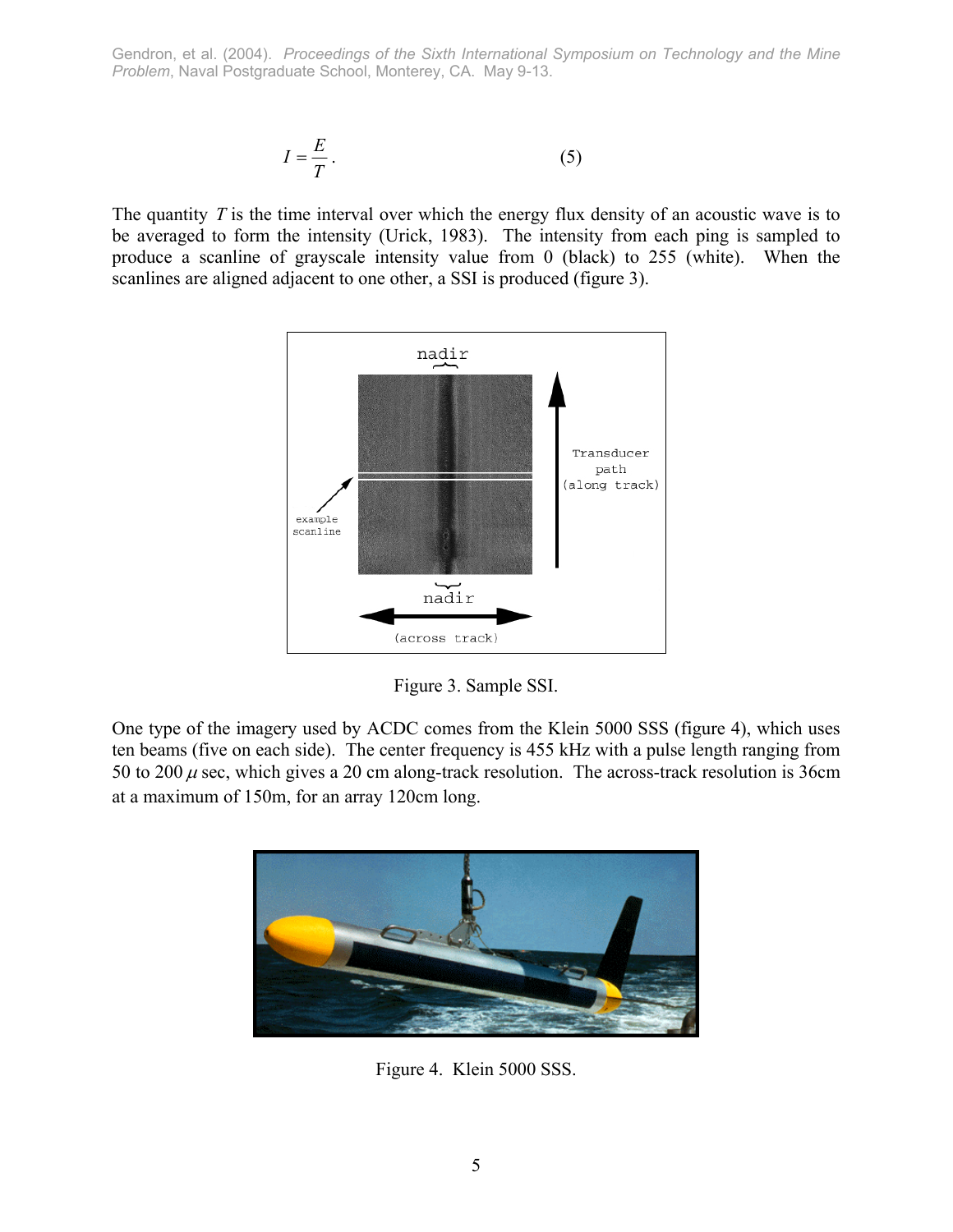## Problems with Sidescan

Correlation between pixels in SSI is affected by coherent "speckle" noise that reduces effective resolution and hampers the detectability of targets and features in the imagery. SSI may also contain phantom features created by surface return when the sonar is in shallow water or when the fish is pitched at a few degrees or more. GPS signal dropout can cause the image processing software to lose or duplicate scanlines. Any automated feature detection method applied to the imagery must be robust and able to handle these processing issues.

Bottom objects and features can change and migrate over time due to ocean currents and burial. Even when objects remain static, a big issue with SSS is position error. The center latitude/longitude position of each ping contains position error, due to GPS error and error from the cable layback model (figure 5). Because the Klein 5000 is usually towed through the water with a cable attached to a tow platform, large positioning errors are sometimes introduced. GPS is usually used to obtain the position of the tow platform, but not for the towed sonar because GPS will not work underwater.



Figure 5. Cable Layback Model.

# ACDC System

The NRL ACDC system is comprised of five key components:

- 1. The Computer Aided Detection (CAD) component is a real-time detection algorithm capable of detecting objects in SSI with bright spots and shadows (figure 6).
- 2. The Computer Aided Classification (CAC) component identifies and classifies the features. CAC uses an adaptive filter to "complete" the feature's bright spot, based on the shadow, and then classify the feature based on the dimensions of the completed bright spot and the shadow (figure 7).
- 3. Three databases (DB) support classification and change detection. The first is an historical DB (DB-H) containing SSI from past surveys, snippets of classified features, and attributes pertaining to the features (figure 8). The second is an ideal shapes DB (DB-S) containing ideal depictions of real features that might be encountered during a survey (figure 9). The third is a geospatially searchable vector feature DB (DB-V) that stores the classified historical features and facilitates the fast retrieval of these features based on geospatial areas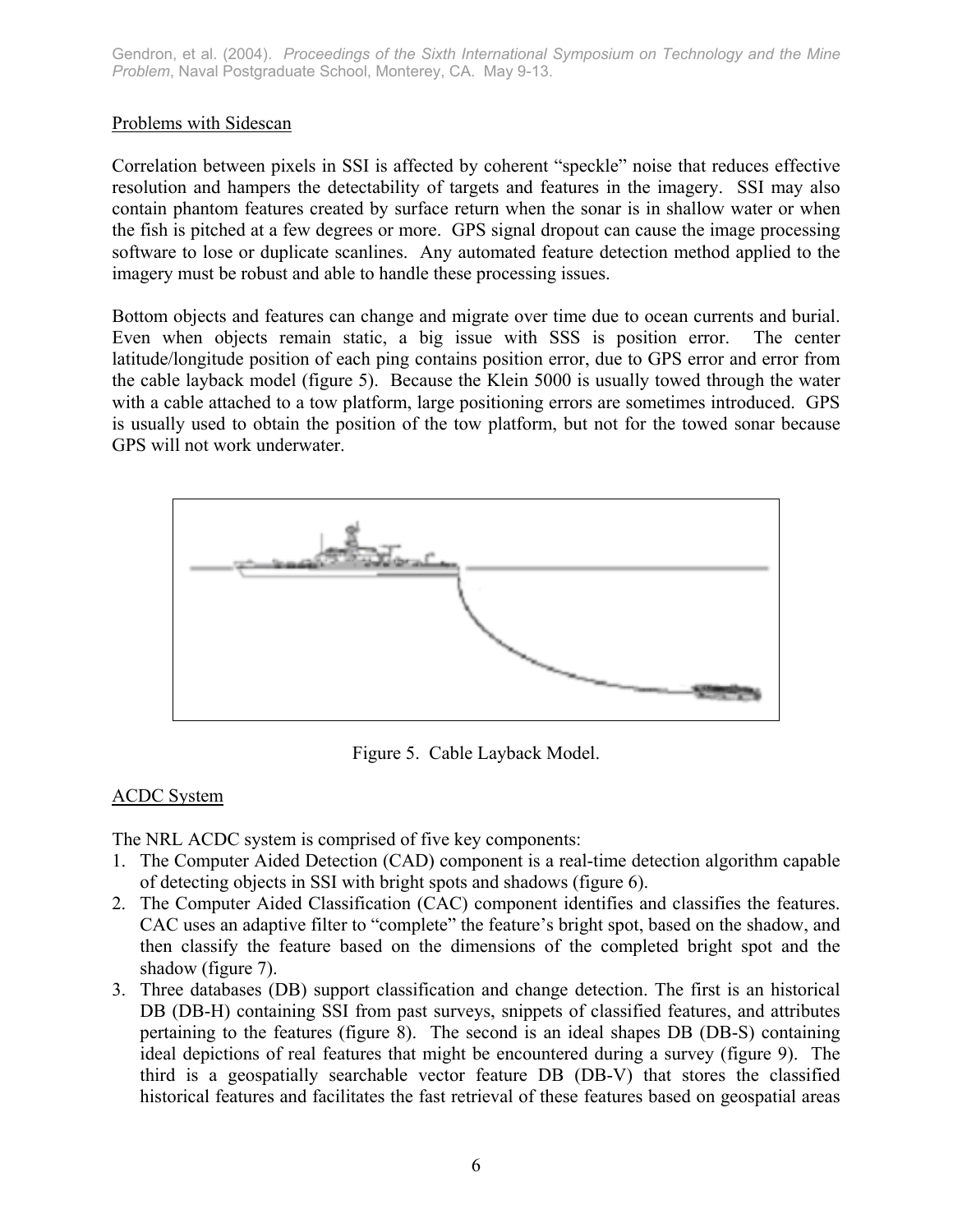of interest. The retrieval process corrects for estimated position errors (e.g., feature migration, GPS) using geospatial bitmaps of increasing resolution (Gendron, et al. 2001). A two-step search attempts to match each new object with one in the DB-H. If all attempts fail, then the object is marked as a new object not seen before in the historical data (figure 10).



Figure 6. NRL CAD.



Figure 7. NRL CAC.



Figure 8. DB-H. Figure 9. DB-S. Figure 10. DB-V.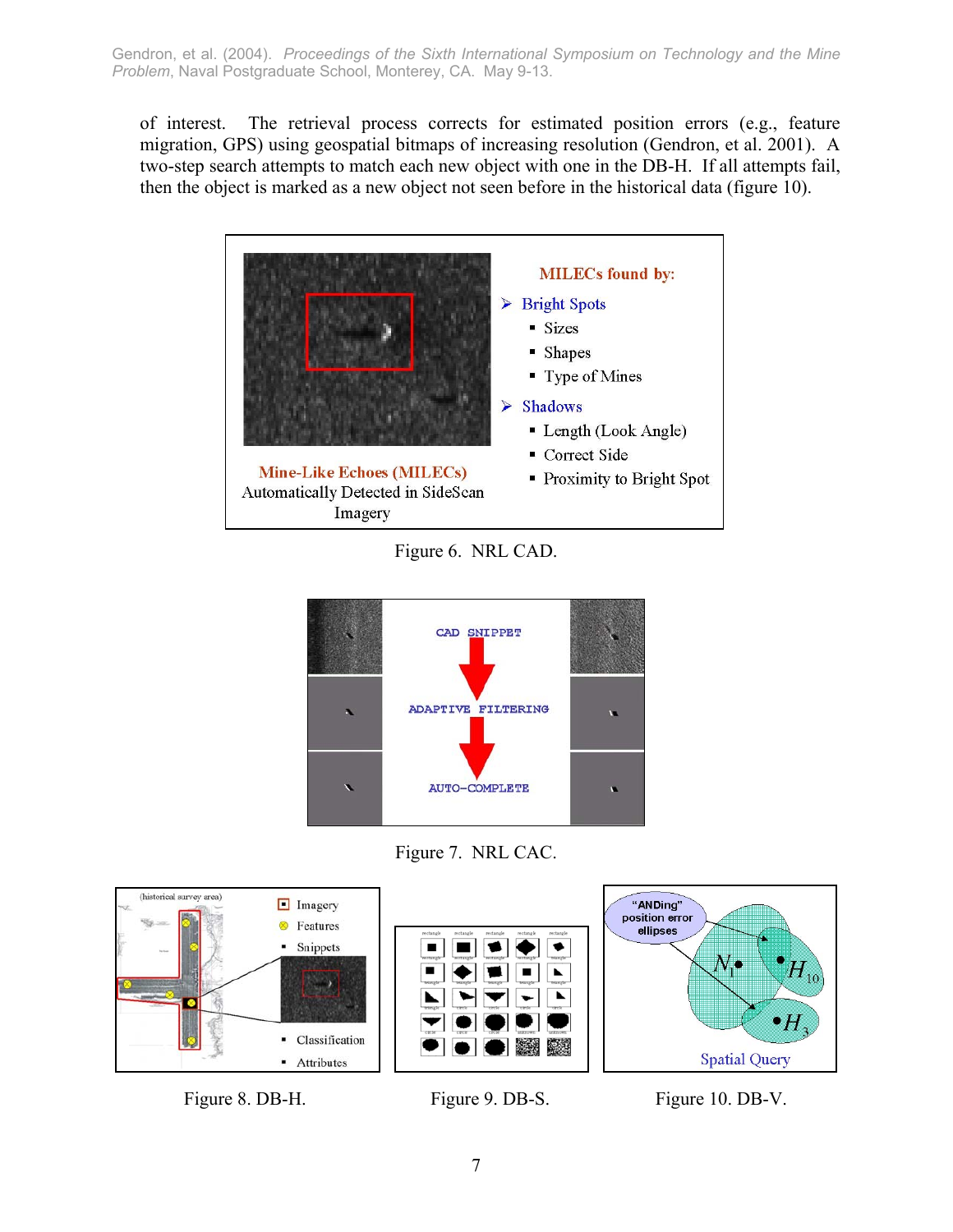4. The computer-aided Feature Matching (FM) component uses a Wavelet Network (WN) that inputs wavelet coefficients to a neural network and matches historical features (determined from the fast searchable DB-V) with newly detected and classified features (figure 11). WNs are proven to work well at matching features and are used extensively in face recognition, for example (V. Krueger and G. Sommer, 2000).



Figure 11. FM WN.

5. The computer-aided Area Matching (AM) component matches larger areas (clustered features) to reduce the false detection rate of the FM component. The AM component uses a separate WN and a single-pass clustering algorithm developed earlier by NRL (figure 12).



Figure 12. AM WN and clustering.

## Conclusions

NRL plans to complete this project and transition a fully functional ACDC system to NAVOCEANO in support of mine warfare requirements by 2006. The CAD component of ACDC automatically detects seafloor features (e.g., mine-like objects) in SSI; the CAC component will use three supporting databases to classify and catalog those features, and the WN-based FM and AM components will perform change detection and feature clustering. The CAD and CAC algorithms have been completed and fully tested. The supporting DBs are being implemented this year, and further work is being performed on the WNs for AM and FM.